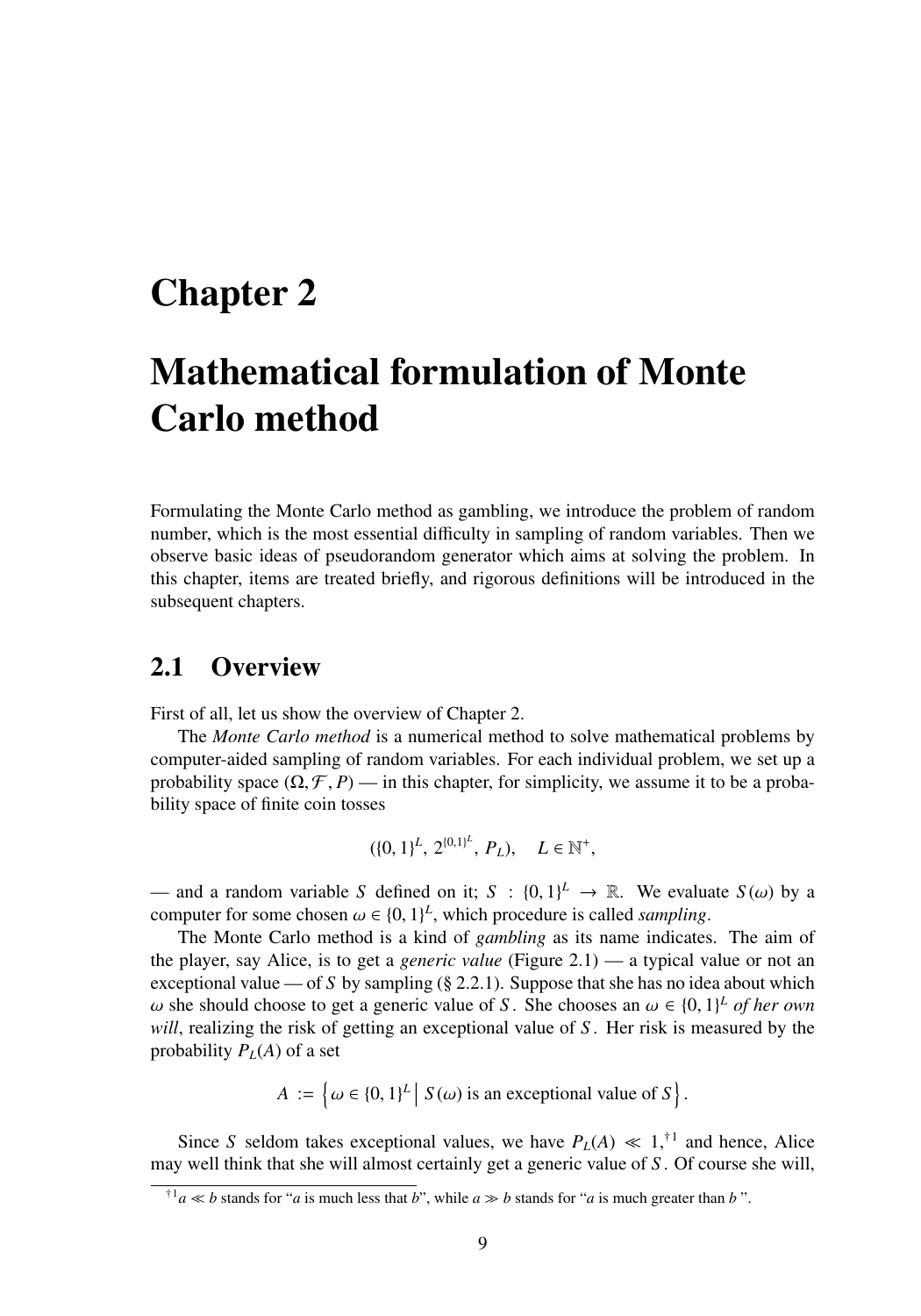

Figure 2.1: Distribution and generic value of *S* (Conceptual figure)

when *L* is small. But when  $L \gg 1$ , say  $L = 10^8$ , it is not sure that she will even though  $P_L(A) \ll 1$ .

In case  $L \gg 1$ , how Alice chooses an  $\omega \in \{0, 1\}^L$  comes into question. Indeed, to specify an  $\omega \in \{0, 1\}^L$ , when  $L = 10^8$  for example, she cannot help using a computer because of its huge amount of information;  $\omega$  is approximately a 12MByte data. Obviously, a 12MByte data is too huge for her to input directly from a keyboard to a computer. So, she needs some device. But whatever device she may use, those  $\omega$ 's $\in \{0, 1\}^L$  she can choose of her own will are very limited (§ 2.3). By this reason, even though  $P_L(A) \ll 1$ , we cannot say that Alice is able to get a generic value of *S* almost certainly. Therefore, to let the risk evaluation  $P_L(A)$  have a substantial meaning, it is natural to think that Alice needs an  $\omega \in \{0, 1\}^L$  which she cannot choose of her own will — namely, a *random number*.<sup>†2</sup>

On the other hand, *S* in an actual question must not be an arbitrary random variable, but one which represents some significant quantity. Thus *S* is very special among all the functions  $\{0, 1\}^L \to \mathbb{R}$ . Therefore Alice may possibly be able to get a generic value of the special random variable *S* for a special  $\omega$  — not a random number — which she can choose of her own will. It is pseudorandom generator that is planned to realize this idea.

A *pseudorandom generator* is a mapping which stretches short {0, 1}-sequences into long {0, 1}-sequences. For example, suppose that Alice uses a pseudorandom generator  $g : \{0, 1\}^n \to \{0, 1\}^L$ ,  $n < L$ , to sample *S*. First, she chooses a *seed*  $\omega' \in \{0, 1\}^n$  of her own will. Here *n* should be so small that she may input  $\omega'$  directly from a keyboard to a computer. Then the computer generates a *pseudorandom number*  $g(\omega') \in \{0, 1\}^L$  from her seed  $\omega'$ , and she finally gets a sample  $S(g(\omega'))$  of *S*. As a result, she is now betting on *whether*  $S(g(\omega'))$  *is a generic value of* S *or not*. Her risk is now measured by the probability  $P_n(g(\omega') \in A)$ . This probability naturally depends on *g*, but if there exists a pseudorandom generator *g* such that  $P_n(g(\omega') \in A) \ll 1$  holds, Alice can actually get a generic value of *S* with high probability. Such a *g* is said to be *secure against A* (§ 2.4.2). The problem of sampling in a Monte Carlo method is solved by finding such a secure pseudorandom generator.

For a general random variable *S* , although there are many candidates, there is no pseu-

 $\text{A}^2$ By this reason, some people use physically generated random numbers. But this monograph deals with only solutions by pseudorandom generators.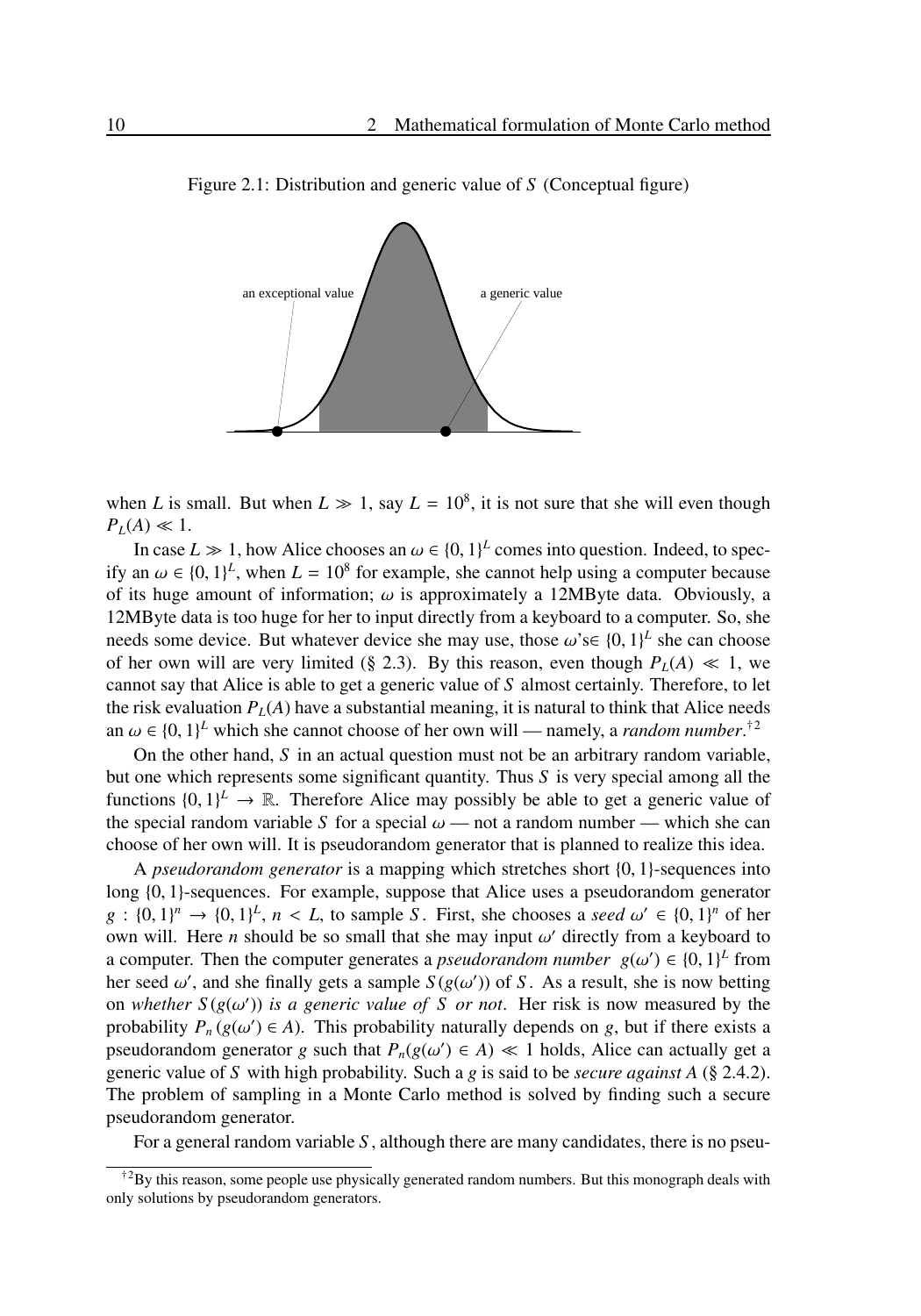dorandom generator which is proved to be secure against the set of those  $\omega$ 's  $\in \{0, 1\}^L$  that yield exceptional values of  $S$  (§ 2.4.3, § 4.1). However, if we restrict the use of pseudorandom generator to the *Monte Carlo integration*, i.e., if *S* in question is a sample mean of i.i.d. random variables, there exists a pseudorandom generator which is secure against the set of those  $\omega$ 's  $\in \{0, 1\}^L$  that yield exceptional values of *S*. Such a pseudorandom generator has already been used in practice for not too large Monte Carlo integrations  $(\S$  2.5.2).

## 2.2 Monte Carlo method as gambling

Mathematical problems should be solved by sure methods, if it is possible. But some problems such as extremely complicated ones or those that lack a lot of information can only be solved stochastically. Those treated by the Monte Carlo method are such problems.

#### 2.2.1 Player's aim

As a mathematical formulation, it is proper to think the Monte Carlo method as stochastic game, i.e., gambling. The aim of the player, Alice, is to get a generic value of a given random variable. (The mathematical problem in question is assumed to be solved by a generic value of the random variable. See examples below.) Of course, Alice has a risk to get an exceptional value, which risk should be measured in terms of probability. The following is a very small example of the Monte Carlo method (without computer).

Example 2.1 An urn contains 100 balls, 99 of which are numbered *r* and one of which is numbered  $r + 1$ . Alice draws a ball from the urn, and guesses the number r to be the number of her ball. The probability that she fails to guess the number *r* correctly is 1/100.

If we state this example in terms of gambling, it goes that "Alice wins if she draws a generic ball, i.e., a ball numbered *r*, and looses otherwise. The probability that she looses is 1/100."

In general, the player cannot know whether the aim has been attained or not even after the sampling. Indeed, in the above example, although the risk is measured, Alice cannot tell if her guess is correct, even after she draws a ball.<sup>†3</sup>

There are some cases where exceptional values are needed. For example, we often seek for the minimum value of a complicated random variable *X* by a Monte Carlo method. In such a case, we define another random variable *S* so that a generic value of *S* is an exceptional value of *X*. Look at the following example.

**Example 2.2** Suppose that  $Pr(X < c) = \frac{1}{10000}$ . So *X* can be less than *c*, but the probability is very small. Take a sequence  ${X_k}_{k=1}^{40000}$  of independent copies of *X*, and

 $\text{A}^3$ Many selections of our life are certainly gambles. It is often the case where we do not know whether the selection was correct or not . . . .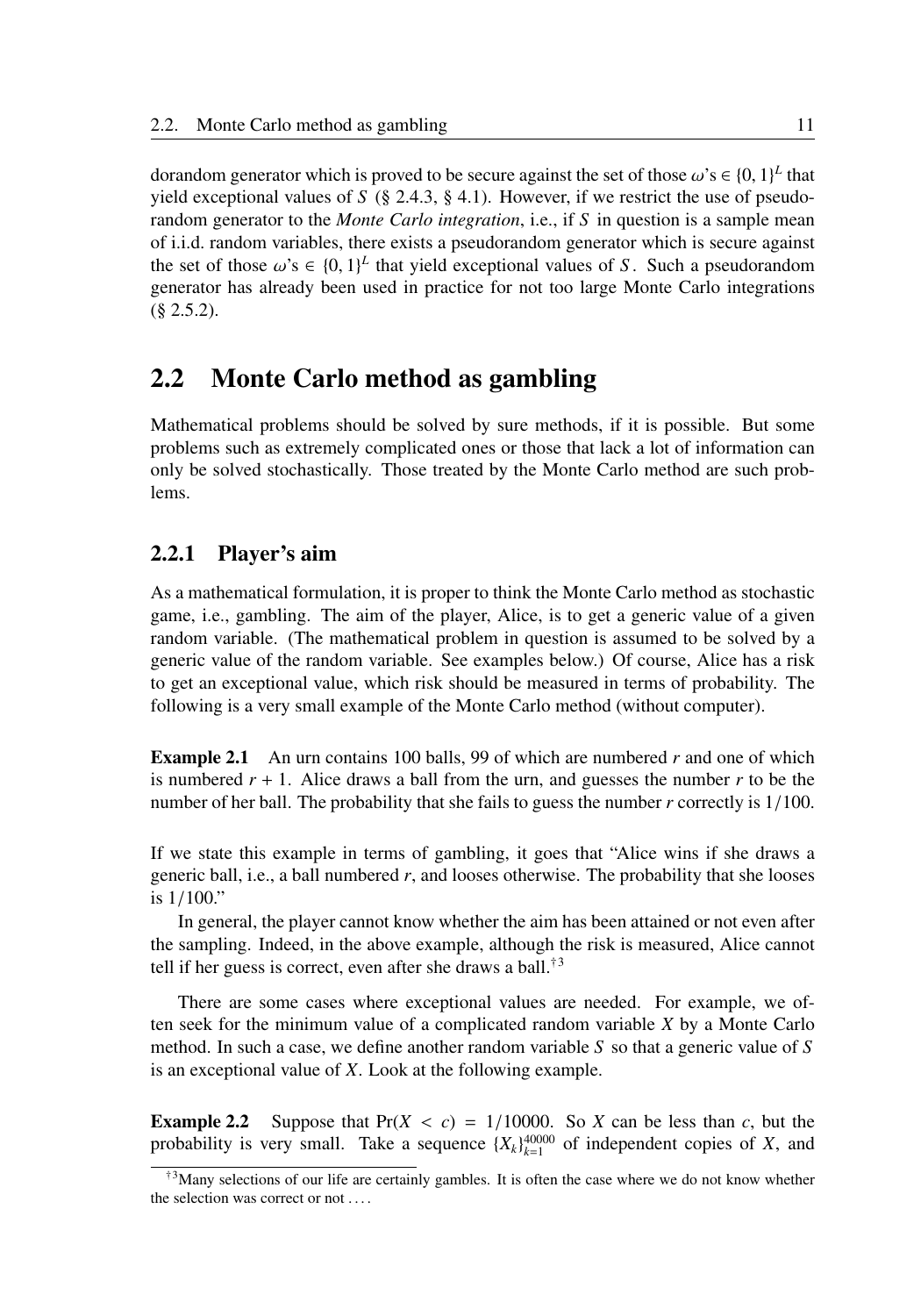define  $S := \min_{1 \leq k \leq 40000} X_k$ . Then we have<sup>†4</sup>

$$
Pr(S < c) = 1 - \left(1 - \frac{1}{10000}\right)^{40000} \approx 1 - e^{-4} = 0.981\dots.
$$

Thus *S* takes a value less than *c* with high probability 0.98.

#### 2.2.2 An exercise

To implement Example 2.1, we need only an urn and 100 numbered balls and nothing else. But actual Monte Carlo methods are implemented on such large scales that we need high-powered computers.

In Chapter 2, we are going to solve the following exercise by a Monte Carlo method.

Exercise When we toss a coin 100 times, what is the probability *p* that Heads comes up at least 6 times in succession?

We apply the interval estimation in mathematical statistics. Repeat independent trials of "100 coin tosses" *N* times, and let  $S_N$  be the number of the occurrences of "Heads comes" up at least 6 times in succession" among the trials. Then by the law of large numbers, the sample mean  $S_N/N$  is a good estimator for *p* when *N* is large. More concretely;

**Example 2.3** Let  $N := 10^6 = 1,000,000$ . Then the mean and the variance of  $S_{10^6}/10^6$ are  $\overline{a}$ *p* 

$$
\mathbf{E}\left[\frac{S_{10^6}}{10^6}\right] = p, \quad \mathbf{V}\left[\frac{S_{10^6}}{10^6}\right] = \frac{p(1-p)}{10^6} \le \frac{1}{4 \cdot 10^6},
$$

respectively. Hence by *Chebyshev's inequality*,

$$
\Pr\left(\left|\frac{S_{10^6}}{10^6} - p\right| \ge \frac{1}{200}\right) \le \frac{1}{4 \cdot 10^6} \cdot 200^2 = \frac{1}{100}
$$
 (2.1)

holds. In other words, a generic value of  $S_{10^6}/10^6$  is an approximate value of p.

In Example 2.3, we may think that the inequality (2.1) measures the risk.

Of course, we do not toss a coin  $100 \times 10^6 = 10^8$  times, instead we use a computer. In order to formulate things mathematically, we realize the random variable  $S_{10^6}$  of Example 2.3 on the coin tossing probability space  $(\Omega := \{0, 1\}^{10^8}, 2^{\Omega}, P_{10^8})$  as follows. We first define a function *X* :  $\{0, 1\}^{100} \to \{0, 1\}$  by

$$
X(\xi_1,\ldots,\xi_{100})\;:=\;\max_{1\leq i\leq 100-5}\;\prod_{i=l}^{l+5}\xi_i,\quad (\xi_1,\ldots,\xi_{100})\in\{0,1\}^{100}.
$$

This means that  $X = 1$  if there are 6 successive 1's in  $(\xi_1, \dots, \xi_{100})$  and  $X = 0$  otherwise. Next we define  $X_k : \{0, 1\}^{10^8} \to \{0, 1\}, k = 1, 2, ..., 10^6$ , by

$$
X_k(\omega) := X(\omega_{100(k-1)+1},\ldots,\omega_{100k}), \quad \omega = (\omega_1,\ldots,\omega_{10^8}) \in \{0,1\}^{10^8},
$$

<sup>&</sup>lt;sup>†4</sup> $x \approx y$  means that *x* and *y* are approximately equal to each other.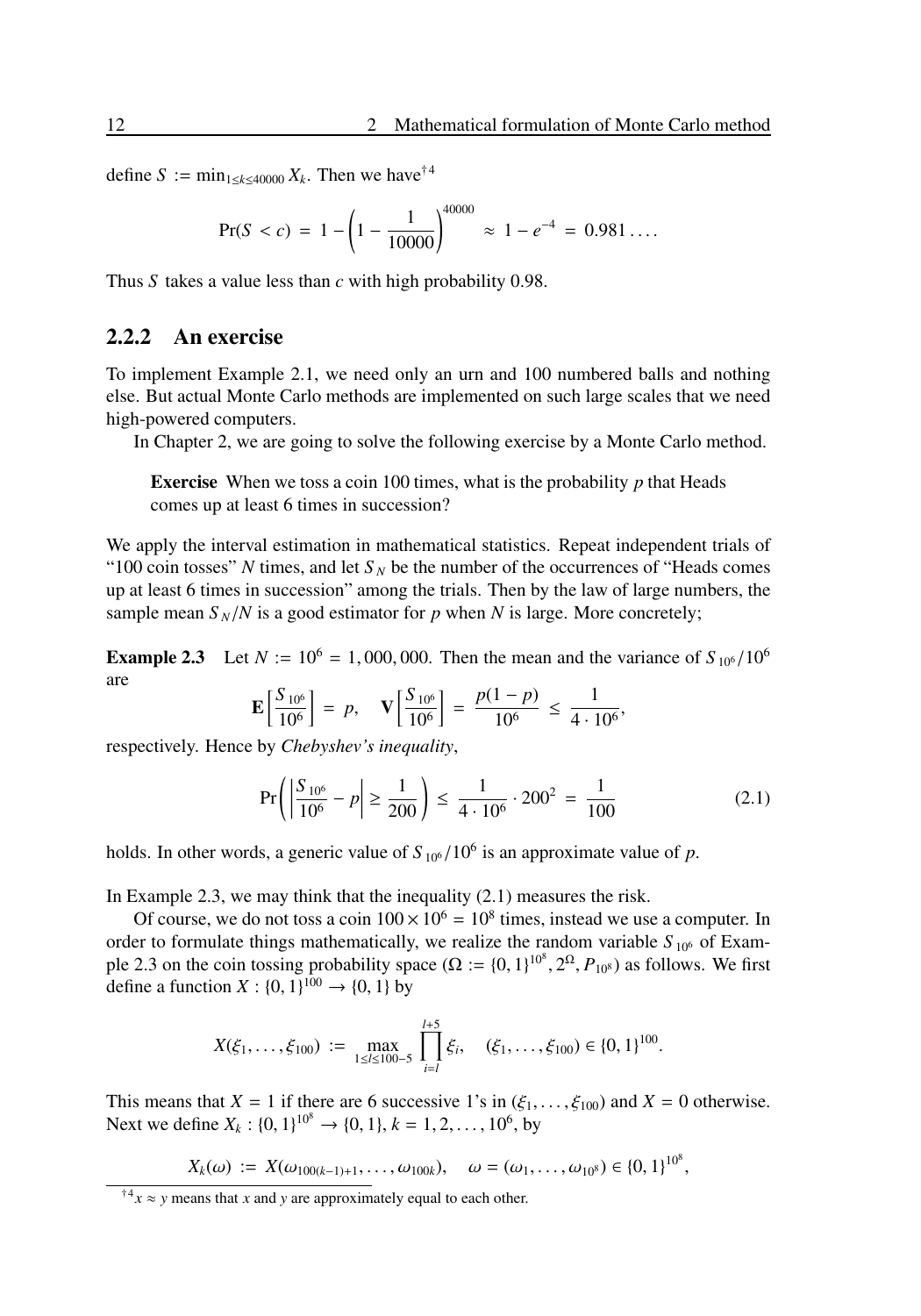and  $S_{10^6}$  :  $\{0, 1\}^{10^8} \rightarrow \mathbb{Z}$  by

$$
S_{10^6}(\omega) := \sum_{k=1}^{10^6} X_k(\omega), \quad \omega \in \{0, 1\}^{10^8}.
$$

Defining  $A_0$  of  $\omega$ 's that yield exceptional values of  $S_{10^6}$  by

$$
A_0 := \left\{ \omega \in \{0, 1\}^{10^8} \; \middle| \; \left| \frac{S_{10^6}(\omega)}{10^6} - p \right| \ge \frac{1}{200} \right\},\tag{2.2}
$$

we have  $P_{10^8}(A_0) \le 1/100$  according to (2.1).

Then we can regard Example 2.3 as a gamble in the following way.

**Example 2.4** Alice chooses an  $\omega \in \{0, 1\}^{10^8}$ . If  $\omega \notin A_0$  holds, she wins, if  $\omega \in A_0$ , she looses. The probability that she looses is less than or equal to 1/100.

## 2.3 Problem of random number

There are no theoretical differences between Example 2.1 and Example 2.4 except scales. But the difference of scales yields an essential difference in practice.

Now, suppose that Alice is going to choose an  $\omega \in \{0,1\}^{10^8}$  to play the gamble of Example 2.4. But as a matter of fact, those  $\omega$ 's  $\in \{0, 1\}^{10^8}$  she can choose of her own will are very few and hence limited. Consequently, even though  $P_{108}(A_0) \ll 1$ , it is not necessarily easy for her to win the game.

Let us look more closely at the situation. Since each element of  $\{0, 1\}^{10^8}$  is a very large data, i.e., about 12MByte, Alice cannot help using a computer to choose an  $\omega \in$  ${0, 1}^{10^8}$ . But it is quite impossible to input it directly from a keyboard to the computer. Suppose that Alice can input at most 1,000 bit data directly from the keyboard, and that a certain computer program generates an element of  ${0, 1}^{10^8}$  from her input.<sup>†5</sup> Then the number of those  $\omega$ 's  $\in \{0, 1\}^{10^8}$  that she can choose is at most  $2^{1,001}$ . (This is because the number of all the *l* bit data is 2*<sup>l</sup>* , and hence the number of all data of at most *l* bit is  $2^0 + 2^1 + 2^2 + \cdots + 2^l = 2^{l+1} - 1$ .) Since the number of all the elements of  $\{0, 1\}^{10^8}$  is  $2^{10^8}$ , we see how few those  $\omega$ 's  $\in \{0, 1\}^{10^8}$  she can choose are. Even if she were able to input at most  $10^8 - 10$  bit data, the number of  $\omega$ 's  $\in \{0, 1\}^{10^8}$  she can choose would be at most  $2^{10^{8}-9}$ , which is only 1/512 of all the  $\omega$ 's  $\in \{0, 1\}^{10^{8}}$ . In other words, at least 511/512 of them require more than  $10^8 - 9$  bit input to be specified.

If an  $\omega \in \{0,1\}^L$ ,  $L \gg 1$ , requires an input which is almost as long as  $\omega$  itself to be specified, it is called a *random number*. †<sup>6</sup> To specify a random number, there is no more efficient way than inputting it as it is. When  $L \gg 1$ , most of elements of  $\{0, 1\}^L$  are random numbers.

The risk evaluation  $P_{10^8}(A_0) \le 1/100$  of Example 2.4 assumes that Alice can choose any  $\omega \in \{0, 1\}^{10^8}$  with equal probability. This means that she should choose it among random numbers, because they account for nearly all sequences. This is the reason why

<sup>†</sup><sup>5</sup>Such a computer program is called a pseudorandom generator.

<sup>&</sup>lt;sup>†6</sup>In the IT terminology, if an  $\omega \in \{0, 1\}^L$  can be specified by a shorter input  $\omega' \in \{0, 1\}^n$ ,  $L > n$ , we say that  $\omega$  is compressed into  $\omega'$ . Thus a random number is an incompressible element of  $\{0, 1\}^L$ .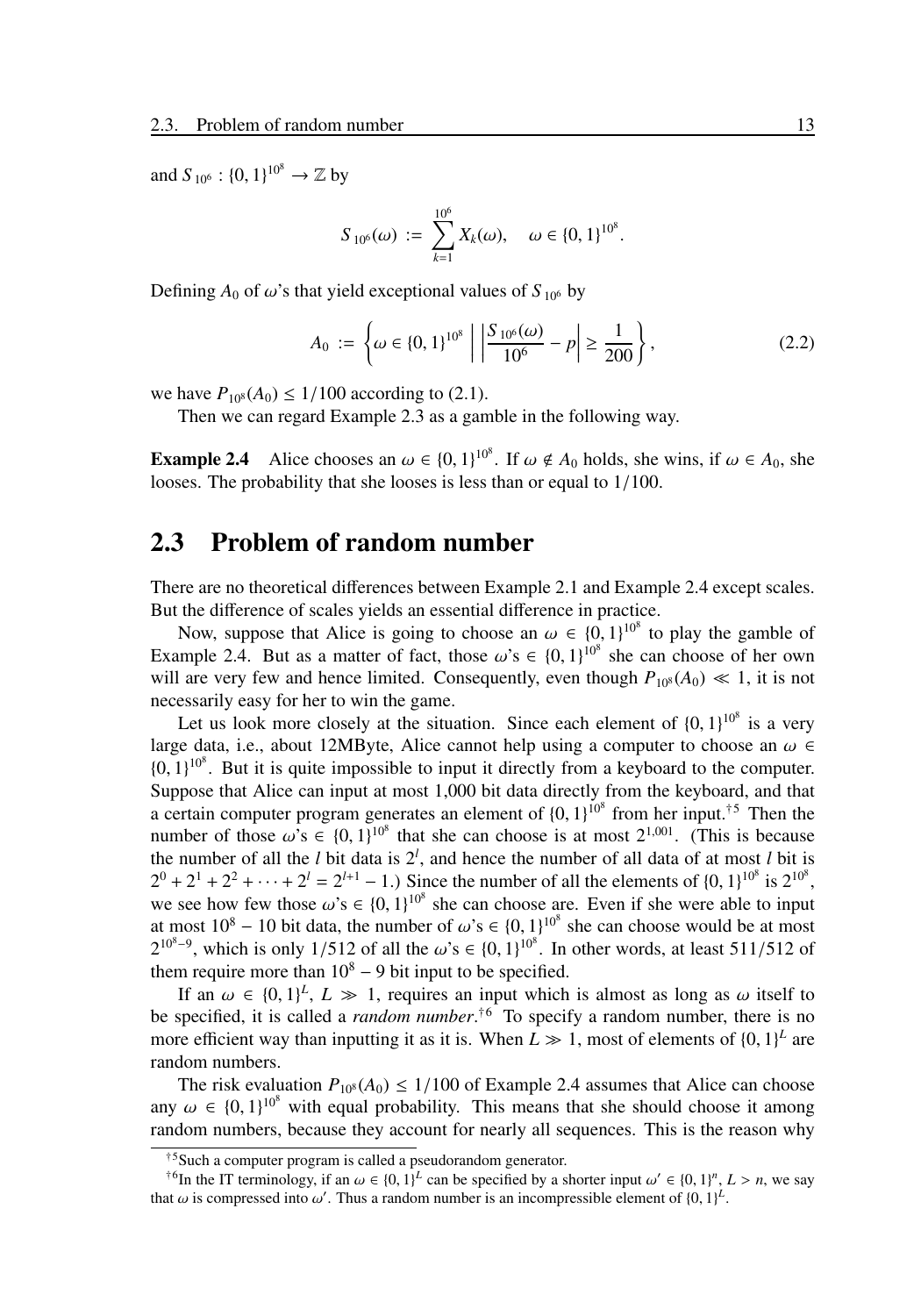random number is needed for the Monte Carlo method. However, although there are so many random numbers, she cannot choose any one of them of her own will. This is the most essential problem of sampling in the Monte Carlo method.

## 2.4 Pseudorandom generator

Pseudorandom generator is a device to get generic values of random variables with high probability without using random numbers. An important property that pseudorandom generators should have is discussed here.

#### 2.4.1 Definition and role

To play the gamble of Example 2.4, anyhow, Alice has to choose an  $\omega \in \{0, 1\}^{10^8}$ . Let us suppose that she uses the most used device to do it, namely, a pseudorandom generator.

**Definition 2.5** A function  $g : \{0, 1\}^n \rightarrow \{0, 1\}^L$  is called a *pseudorandom generator* if  $n < L$ . The input  $\omega' \in \{0, 1\}^n$  of *g* is called a *seed*,<sup>†7</sup> and the output  $g(\omega') \in \{0, 1\}^L$  a *pseudorandom number*.

To produce a pseudorandom number, we need to choose a seed  $\omega' \in \{0, 1\}^n$  of  $g : \{0, 1\}^n \to$  $\{0, 1\}^L$ , which procedure is called *initialization*.<sup>†8</sup> For practical use, *n* should be so small that we may input any seed  $\omega' \in \{0, 1\}^n$  directly from a keyboard, and the program of the function *g* should work sufficiently fast.

Example 2.6 In Example 2.4, suppose that Alice uses a pseudorandom generator *g* :  $\{0, 1\}^{238} \rightarrow \{0, 1\}^{10^8}$ , for instance.<sup>†9</sup> She chooses a seed  $\omega' \in \{0, 1\}^{238}$  of *g* and inputs it from a keyboard to a computer. Since  $\omega'$  is only a 238 bit data ( $\approx$  30 letters of alphabet), it is easy to input from a keyboard. Then the computer produces  $S_{10^6}(g(\omega'))$ .

The reason why Alice uses a pseudorandom generator is because her input  $\omega \in$  $\{0, 1\}^{10^8}$  is too large. If it is short enough, a pseudorandom generator is not necessary. For example, when drawing a ball from the urn in Example 2.1, who on earth uses a pseudorandom generator ?

#### 2.4.2 Security

Let us continue to consider the case of Example 2.6. Alice can choose any seed  $\omega' \in$  $\{0, 1\}^{238}$  of the pseudorandom generator *g* freely of her own will. Her risk is measured by

$$
P_{238}\left(\left|\frac{S_{10^6}(g(\omega'))}{10^6} - p\right| \ge \frac{1}{200}\right),\tag{2.3}
$$

which we need to calculate. Of course, the probability (2.3) depends on *g*. If this probability — i.e., the probability that her sample  $S_{10^6}(g(\omega'))$  is an exceptional value of  $S$  — is large, then it is difficult for her to win the game, which is not desirable.

<sup>†</sup><sup>7</sup>We also call it an *initial value*.

<sup>†</sup>8 It is also called *randomization*.

<sup>†</sup>9The origin of the number 238 will soon be clear in Example 2.9.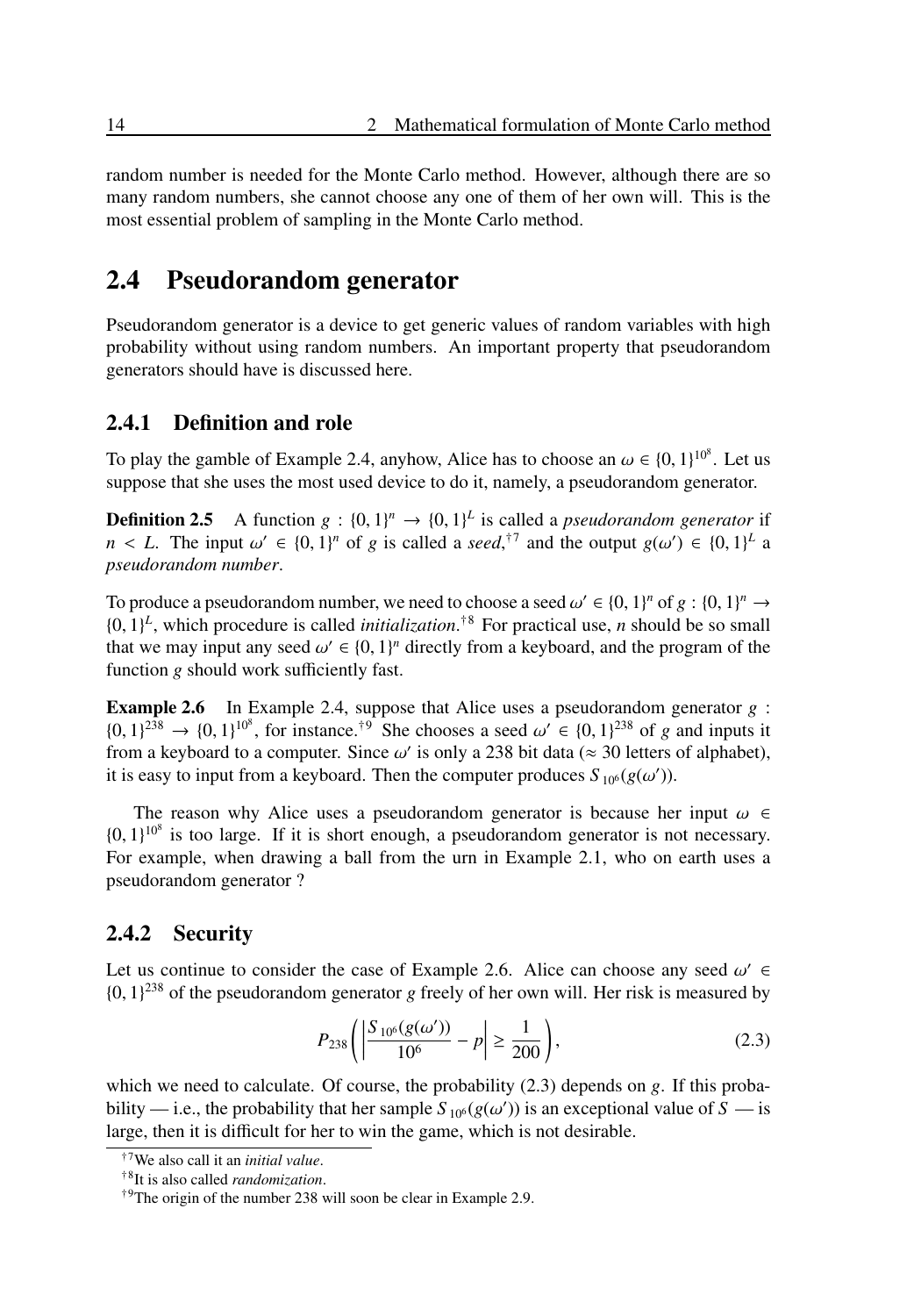So we give the following (somewhat vague) definition; we say that a pseudorandom generator  $g: \{0, 1\}^n \to \{0, 1\}^L$ ,  $n < L$ , is *secure against a set*  $A \subset \{0, 1\}^L$  if it holds that

$$
P_L(\omega \in A) \approx P_n(g(\omega') \in A).
$$

In Example 2.6, if  $g: \{0, 1\}^{238} \rightarrow \{0, 1\}^{10^8}$  is secure against  $A_0$  of (2.2), for the majority of the seeds  $\omega' \in \{0, 1\}^{238}$ , which Alice can choose of her own will, the samples  $S(g(\omega'))$ will be generic values of *S*. In this case, random numbers are not necessary. In other words, in sampling a value of *S* , using *g* does not make Alice's risk big, and so *g* is said to be secure. The problem of sampling in each Monte Carlo method — i.e., the problem of random number — will be resolved by finding a suitable secure pseudorandom generator.

In general, such a pseudorandom generator that is secure against very many sets *A*'s is desirable. But there is no pseudorandom generator that is against every set *A*. Indeed, for a given pseudorandom generator  $g : \{0, 1\}^n \to \{0, 1\}^L$ , set

$$
A_g := g(\{0,1\}^n) \subset \{0,1\}^L.
$$

Then we have  $P_L(\omega \in A_g) \leq 2^{n-L}$  and  $P_n(g(\omega') \in A_g) = 1$ , which means that *g* is not secure against  $A_g$ . Thus, when we consider the security of pseudorandom generator, we must restrict a class of sets *A*'s.

#### 2.4.3 Computationally secure pseudorandom generator

Suppose  $L \gg 1$ , e.g.,  $L = 10^8$ . For each set  $A \subset \{0, 1\}^L$ , let us think about how to judge if a pseudorandom generator  $g$  is secure against it. To do this, first of all, we must write a program which judges if a given  $\omega \in \{0,1\}^L$  belongs to A. Since the number of all the sets  $A \subset \{0, 1\}^L$  is  $2^{2^L}$ , the same number of such programs are needed. Then by the same argument in § 2.3, we know there are very many sets *A*'s for which we need about  $2<sup>L</sup>$  bit long programs. Obviously, such long programs cannot be realized by computers in practice. Consequently, it is practically impossible to judge if  $\omega \in A$  for most of  $A$ <sup>2</sup>s $\subset \{0, 1\}^L$ .

A pseudorandom generator *g* needs to be secure against only *A* for which  $\omega \in A$  is practically judge-able by small amount of computations. Such a *g* is said to be *computationally secure* (or *cryptographically secure*). In cryptography, however, the security of pseudorandom generator is not defined in terms of space complexity (i.e., length of program, as is discussed above), but it is defined in terms of time complexity (i.e., CPU time)(§ 4.1). $^{\dagger 10}$ 

In Example 2.6, if the pseudorandom generator  $g: \{0, 1\}^{238} \rightarrow \{0, 1\}^{10^8}$  is computationally secure, the distributions of  $S_{10^6}(\omega)$  and  $S_{10^6}(g(\omega'))$  will be so close to each other. Indeed, the fact that the function  $S_{10^6}$  can be computed in practice means that for any  $c_1 < c_2 \in \mathbb{N}$ , the set  $A(c_1, c_2) := \{ \omega \mid c_1 \le S_{10^6}(\omega) \le c_2 \}$  is a computationally judge-able set. Therefore whatever  $p'$  may be, the computational security of  $g$  implies that

$$
P_{10^8}\left(\left|\frac{S_{10^6}(\omega)}{10^6}-p'\right|\geq\frac{1}{200}\right)\approx P_{238}\left(\left|\frac{S_{10^6}(g(\omega'))}{10^6}-p'\right|\geq\frac{1}{200}\right).
$$

<sup>†</sup><sup>10</sup>Since a short program can take time if it includes many loops, it is practically significant to define the security in terms of time complexity.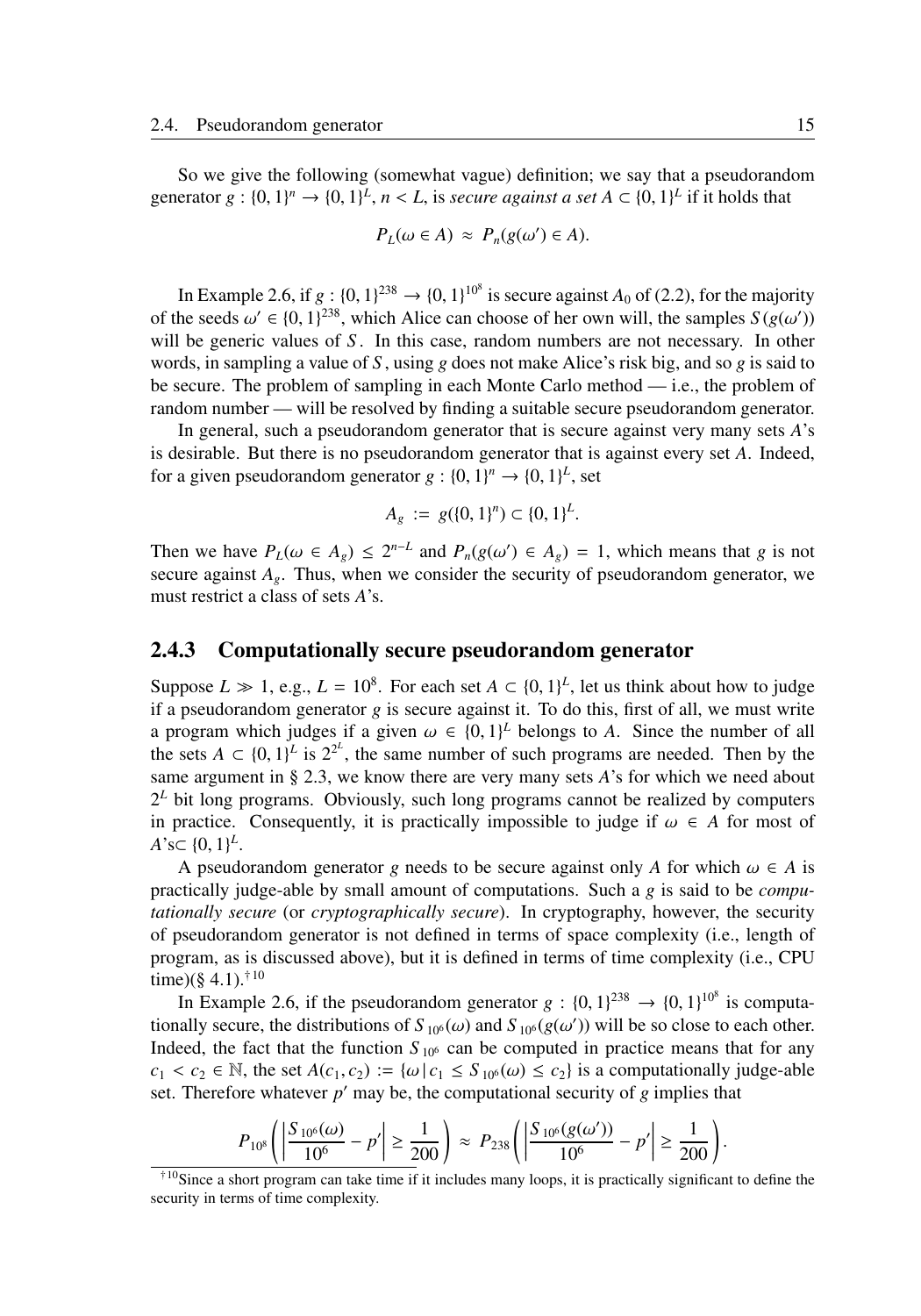Computationally secure pseudorandom generator is, theoretically speaking, the most complete multi-purpose pseudorandom generator. But, its existence has not been proved yet, which is one of the hardest problems in computer science (§ 4.1.3). Moreover, the notion of computational security is, rigorously speaking, an asymptotic property (§ 4.1.1), and hence, it is not clear that a computationally secure pseudorandom generator is surely useful for a practical use.

### 2.5 Monte Carlo integration

Let *X* be a function of *m* coin tosses, i.e.,  $X : \{0, 1\}^m \to \mathbb{R}$ , and let us consider to calculate the mean

$$
\mathbf{E}[X] = \frac{1}{2^m} \sum_{\xi \in \{0,1\}^m} X(\xi)
$$

of *X* numerically. When *m* is small, we can directly calculate the finite sum of the right hand side. But when *m* is large, e.g.,  $m = 100$ , the direct calculation becomes impossible in practice because of the huge amount of computation. In such a case, we estimate the mean of *X* applying the law of large numbers, which is called the *Monte Carlo integration* (Example 2.3). Most of scientific Monte Carlo methods aim at calculating some characteristics of distributions of random variables, which are actually Monte Carlo integrations.

#### 2.5.1 i.i.d.-sampling

If we formulate Example 2.3 in a general setting, it goes as follows. Let  ${X_k}_{k=1}^N$  be a sequence of independent copies of *X* :  $\{0, 1\}^m \to \mathbb{R}$ , and *S<sub>N</sub>* be their sum. Namely,  $\{X_k\}_{k=1}^N$ and  $S_N$  are functions of  $Nm$  coin tosses, which are written down as

$$
X_k(\omega) := X(\omega_k), \quad \omega_k \in \{0, 1\}^m, \quad \omega = (\omega_1, \dots, \omega_N) \in \{0, 1\}^{Nm}, \tag{2.4}
$$

$$
S_N(\omega) \quad := \quad \sum_{k=1}^N X_k(\omega). \tag{2.5}
$$

Then if *N* is large enough, a generic value of  $S_N/N$  becomes an approximated value of  $E[X]$  by the law of large numbers. The estimation of the mean of  $X$  by sampling the random variable  $S_N/N$  is called the *i.i.d.*-sampling.

Since the means of  $S_N/N$  and *X* (i.e., the integrations with respect to  $P_{Nm}$  and  $P_m$ , respectively) are the same (i.e.,  $\mathbf{E}[S_N/N] = \mathbf{E}[X]$ ), and their variances satisfy  $\mathbf{V}[S_N/N] =$  $V[X]/N$ , we have the following inequality due to Chebyshev;<sup>†11</sup>

$$
P_{Nm}\left(\left|\frac{S_N(\omega)}{N} - \mathbf{E}[X]\right| \ge \delta\right) \le \frac{\mathbf{V}[X]}{N\delta^2}.\tag{2.6}
$$

This is the risk measurement of the following gamble; when Alice chooses an  $\omega \in$  $\{0, 1\}^{Nm}$ , she wins if  $\omega \notin A_1$ , and she looses if  $\omega \in A_1$ , where

$$
A_1 := \left\{ \omega \in \{0, 1\}^{Nm} \mid \left| \frac{S_N(\omega)}{N} - \mathbf{E}[X] \right| \ge \delta \right\}.
$$
 (2.7)

<sup>&</sup>lt;sup>†11</sup>In general, as  $E[X]$  is unknown,  $V[X]$  is unknown, too. In this sense, this risk measurement is not complete. But under some circumstances, an upper bound  $V[X]$  can be obtained (e.g., Example 2.3), the risk measurement then becomes complete.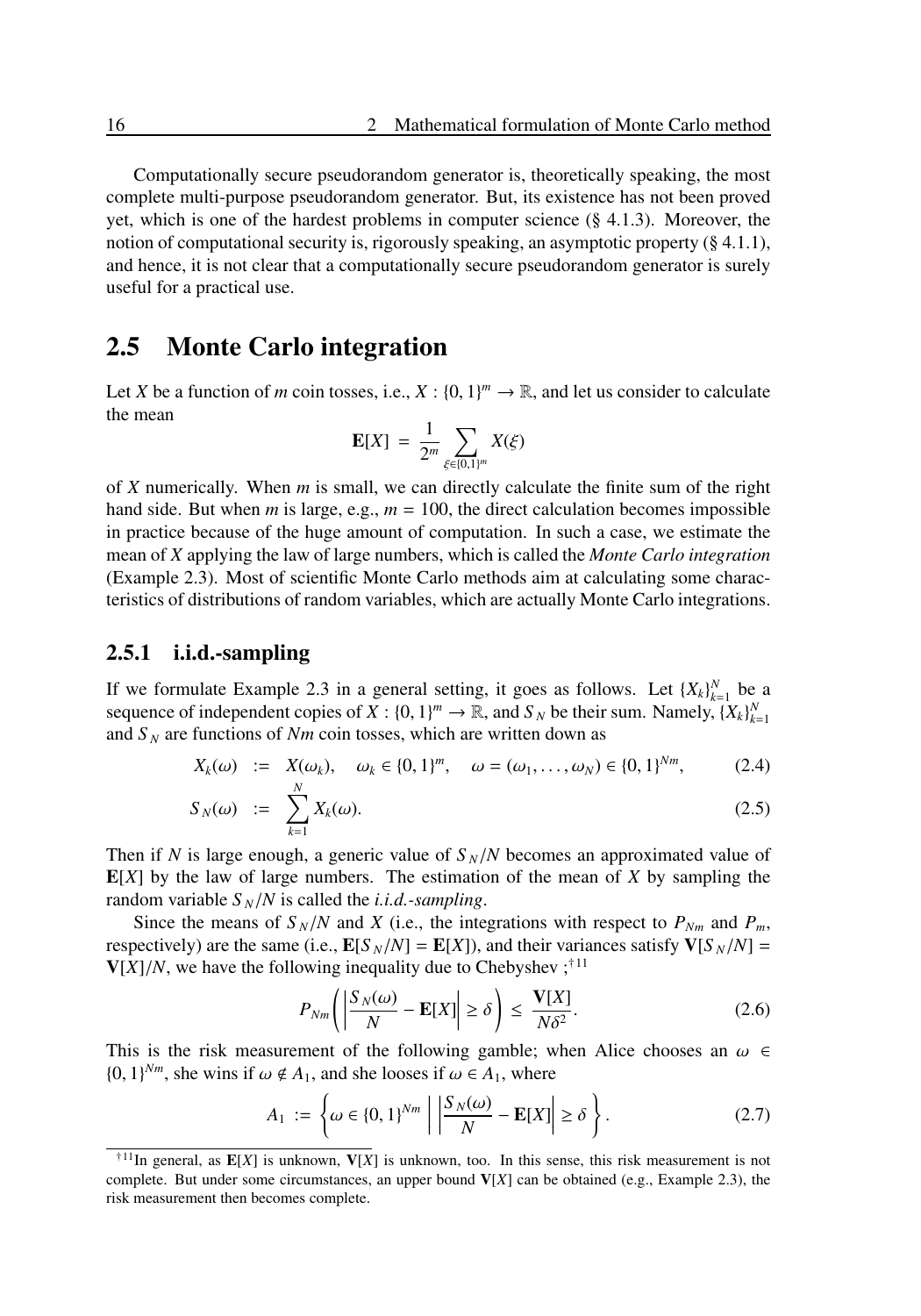#### 2.5.2 Random Weyl sampling

In the Monte Carlo integration, the object random variable  $S_N$  to sample has a very special form. Utilizing this fact, we can concretely construct a secure pseudorandom generator to sample it.

**Definition 2.7** (cf. [38, 44]) Let  $j \in \mathbb{N}^+$ , and set<sup>†12</sup>

$$
Z_k(\omega') := [x + k\alpha]_m \in D_m, \quad \omega' = (x, \alpha) \in D_{m+j} \times D_{m+j}, \quad k = 1, 2, 3, \dots, 2^{j+1}.
$$

Then we define a pseudorandom generator  $g : \{0, 1\}^{2m+2j} \rightarrow \{0, 1\}^{Nm}, N \leq 2^{j+1}$ , by

$$
g(\omega') := (Z_1(\omega'), Z_2(\omega'), \dots, Z_N(\omega')) \in (D_m)^N \cong \{0, 1\}^{Nm},
$$
  
\n
$$
\omega' = (x, \alpha) \in D_{m+j} \times D_{m+j} \cong \{0, 1\}^{2m+2j}.
$$
\n(2.8)

The numerical integration method using the pseudorandom generator (2.8) for the sampling of  $S_N$  is called the *random Weyl sampling* (abbreviated as RWS).<sup>†13</sup>

**Theorem 2.8** <sup>†14</sup> *The pseudorandom generator g* : {0, 1}<sup>2*m*+2*j*  $\rightarrow$  {0, 1}<sup>N*m*</sup> *of* (2.8) *satisfies*</sup> *that for*  $S_N$  *of* (2.5),

$$
\mathbf{E}[S_N(g(\omega'))] = \mathbf{E}[S_N(\omega)] (= N\mathbf{E}[X]),
$$
  

$$
\mathbf{V}[S_N(g(\omega'))] = \mathbf{V}[S_N(\omega)] (= N\mathbf{V}[X]).
$$

*Here*  $\omega'$  and  $\omega$  are assumed to be distributed uniformly in  $\{0, 1\}^{2m+2j}$  and in  $\{0, 1\}^{Nm}$ , *respectively. From this, as is seen in (2.6), Chebyshev's inequality*

$$
P_{2m+2j}(g(\omega') \in A_1) = P_{2m+2j}\left(\left|\frac{S_N(g(\omega'))}{N} - \mathbf{E}[X]\right| \ge \delta\right) \le \frac{\mathbf{V}[X]}{N\delta^2}
$$

*follows. In this sense, g is secure against A<sub>1</sub> <i>of (2.7).* 

*Proof.* Step 1. (cf. [38, 44]) Under the uniform (direct product) probability measure  $P_{(m+j)} \otimes P_{(m+j)}$  on  $D_{m+j} \times D_{m+j}$ , we show that  $\{Z_k\}_{k=1}^{2^{j+1}}$  $\frac{2^{j+1}}{k-1}$  are pairwise independent, and that each  $Z_k$  is distributed uniformly in  $D_m$ . To this end, we prove that for any  $\mathcal{B}_m$ -measurable functions  $F, G: \mathbb{T}^1 \to \mathbb{R}$  and for any  $1 \le k < k' \le 2^{j+1}$ , it holds that

$$
\mathbf{E}[F(Z_{k'})G(Z_{k})] = \int_0^1 F(t)dt \int_0^1 G(s)ds.
$$
 (2.9)

Here **E** denotes the mean under  $P_{(m+j)} \otimes P_{(m+j)}$ .

By the  $\mathcal{B}_m$ -measurability of *F* and *G*, we have

$$
\mathbf{E}[F(Z_{k'})G(Z_{k})] = \frac{1}{2^{2m+2j}} \sum_{q=1}^{2^{m+j}} \sum_{p=1}^{2^{m+j}} F\left(\frac{p}{2^{m+j}} + \frac{k'q}{2^{m+j}}\right) G\left(\frac{p}{2^{m+j}} + \frac{kq}{2^{m+j}}\right)
$$
  

$$
= \frac{1}{2^{2m+2j}} \sum_{q=1}^{2^{m+j}} \sum_{p=1+kq}^{2^{m+j}+kq} F\left(\frac{p}{2^{m+j}} + \frac{(k'-k)q}{2^{m+j}}\right) G\left(\frac{p}{2^{m+j}}\right)
$$
  

$$
= \frac{1}{2^{2m+2j}} \sum_{q=1}^{2^{m+j}} \sum_{p=1}^{2^{m+j}} F\left(\frac{p}{2^{m+j}} + \frac{(k'-k)q}{2^{m+j}}\right) G\left(\frac{p}{2^{m+j}}\right).
$$
 (2.10)

<sup>&</sup>lt;sup>†12</sup>For the symbol  $\lfloor \cdot \rfloor_m$  and the identification  $\{0, 1\}^m \cong D_m$ , see Definition 1.1.

<sup>†</sup><sup>13</sup>RWS presented here is slightly improved from the one introduced by [38, 44].

<sup>†</sup>14This theorem has been obtained by discretizing Theorem 5.5 below.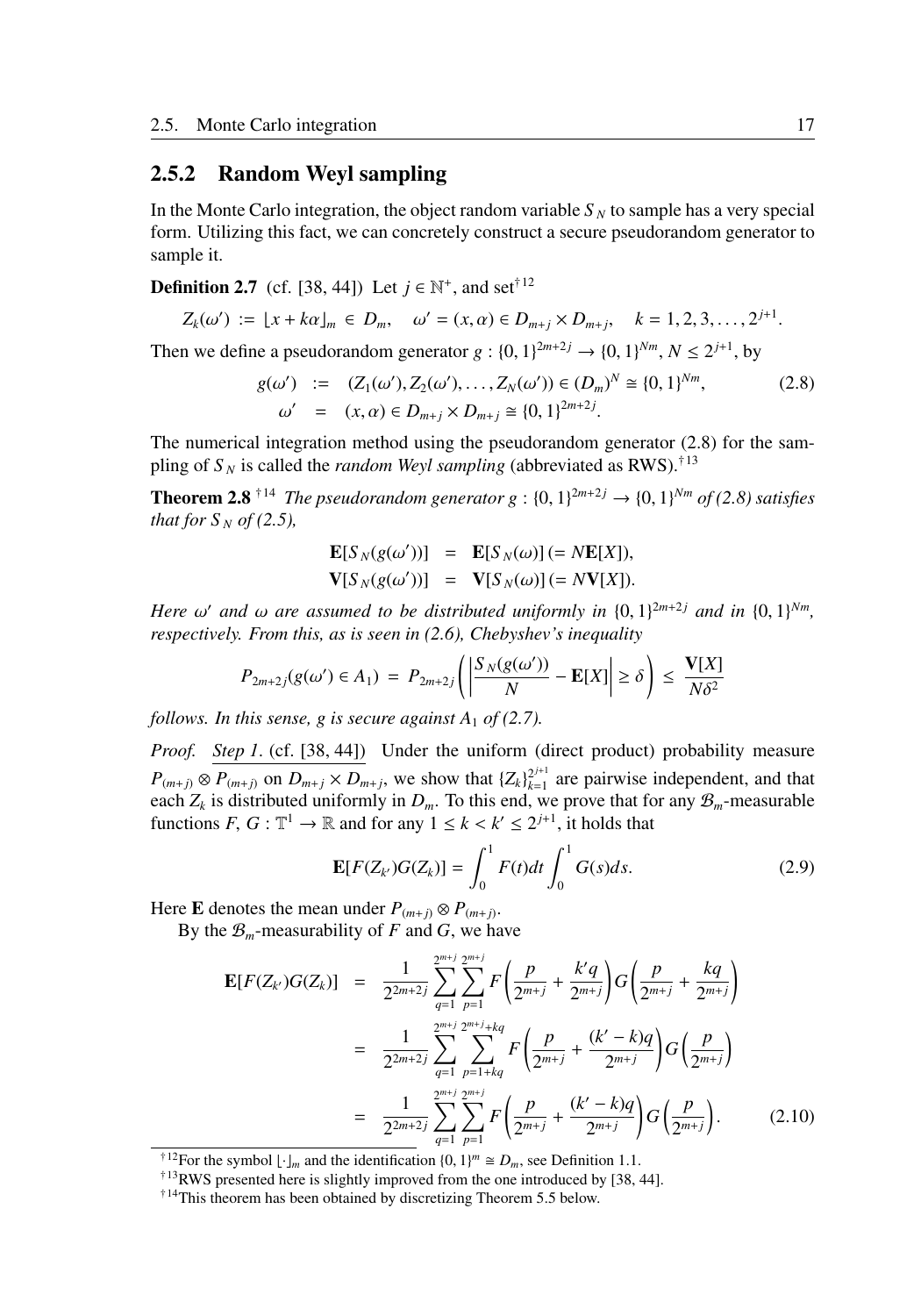Now, let us assume that  $0 < k' - k = 2^{i}l \le 2^{j+1} - 1$ , where  $0 \le i \le j$  and *l* is an odd number. Then we have

$$
\frac{1}{2^{m+j}}\sum_{q=1}^{2^{m+j}}F\left(\frac{p}{2^{m+j}}+\frac{(k'-k)q}{2^{m+j}}\right)=\frac{1}{2^{m+j}}\sum_{q=1}^{2^{m+j}}F\left(\frac{p}{2^{m+j}}+\frac{lq}{2^{m+j-i}}\right).
$$
 (2.11)

For each  $r = 1, 2, 3, \ldots, 2^{m+j-i}$ , there exists a  $q_r$  such that  $lq_r \equiv r \pmod{2^{m+j-i}}$ . Since *l* is odd,

$$
\begin{aligned} \# \{ 1 \le q \le 2^{m+j} \, | \, lq \equiv r \, (\text{mod } 2^{m+j-i}) \} \\ &= \# \{ 1 \le q \le 2^{m+j} \, | \, lq \equiv lq_r \, (\text{mod } 2^{m+j-i}) \} \\ &= \# \{ 1 \le q \le 2^{m+j} \, | \, l(q-q_r) \equiv 0 \, (\text{mod } 2^{m+j-i}) \} \\ &= \# \{ 1 \le q \le 2^{m+j} \, | \, q \equiv q_r \, (\text{mod } 2^{m+j-i}) \} \\ &= 2^i. \end{aligned}
$$

From this, it follows that

$$
\frac{1}{2^{m+j}}\sum_{q=1}^{2^{m+j}} F\left(\frac{p}{2^{m+j}} + \frac{lq}{2^{m+j-i}}\right) = \frac{1}{2^{m+j-i}}\sum_{r=1}^{2^{m+j-i}} F\left(\frac{p}{2^{m+j}} + \frac{r}{2^{m+j-i}}\right)
$$

$$
= \frac{1}{2^{m+j-i}}\sum_{r=1}^{2^{m+j-i}} F\left(\frac{r}{2^{m+j-i}}\right)
$$

$$
= \int_0^1 F(t)dt.
$$
(2.12)

By (2.10), (2.11) and (2.12), we see

$$
\mathbf{E}[F(Z_{k'})G(Z_k)] = \frac{1}{2^{m+j}} \sum_{p=1}^{2^{m+j}} \left( \frac{1}{2^{m+j}} \sum_{q=1}^{2^{m+j}} F\left(\frac{p}{2^{m+j}} + \frac{(k'-k)q}{2^{m+j}}\right) \right) G\left(\frac{p}{2^{m+j}}\right)
$$
  

$$
= \frac{1}{2^{m+j}} \sum_{p=1}^{2^{m+j}} \left( \frac{1}{2^{m+j}} \sum_{q=1}^{2^{m+j}} F\left(\frac{p}{2^{m+j}} + \frac{lq}{2^{m+j-i}}\right) \right) G\left(\frac{p}{2^{m+j}}\right)
$$
  

$$
= \int_0^1 F(t) dt \cdot \frac{1}{2^{m+j}} \sum_{p=1}^{2^{m+j}} G\left(\frac{p}{2^{m+j}}\right) = \int_0^1 F(t) dt \int_0^1 G(s) ds.
$$

Thus (2.9) is proved.

*Step 2.* First, since each  $Z_k(\omega')$  is distributed uniformly in  $\{0, 1\}^m$ , we see

$$
\mathbf{E}[S_N(g(\omega'))] = N\mathbf{E}[X].
$$

Next, the pairwise independence implies that

$$
\mathbf{V}[S_N(g(\omega'))] = \mathbf{E}\left[\left(\sum_{k=1}^N \left(X(Z_k(\omega')) - \mathbf{E}[X]\right)\right)^2\right]
$$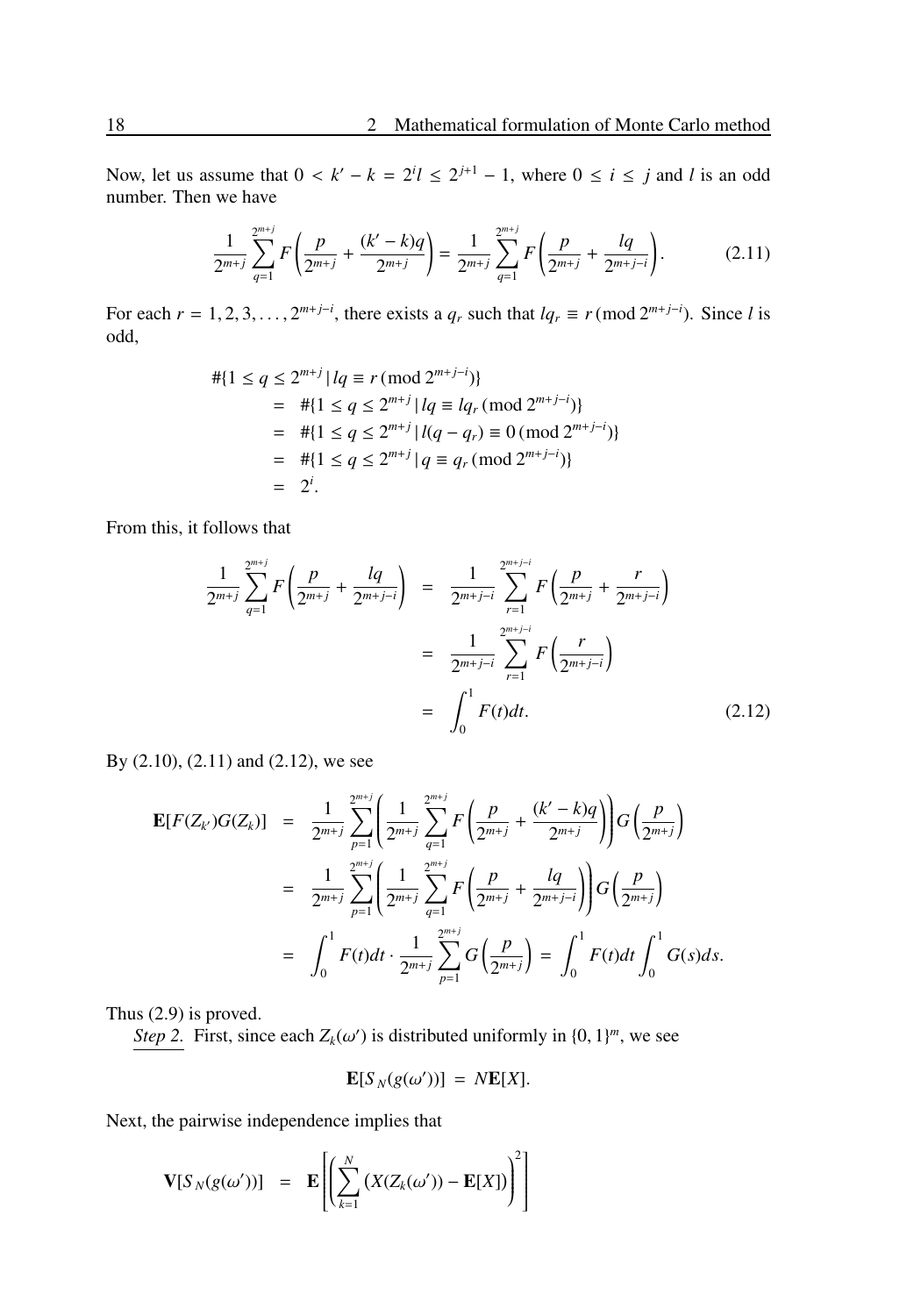$$
= \sum_{k=1}^{N} \sum_{k'=1}^{N} \mathbf{E} [(X(Z_k(\omega')) - \mathbf{E}[X]) (X(Z_{k'}(\omega')) - \mathbf{E}[X])]
$$
  
\n
$$
= \sum_{k=1}^{N} \mathbf{E} [(X(Z_k(\omega')) - \mathbf{E}[X])^{2}]
$$
  
\n
$$
+2 \sum_{1 \le k < k' \le N} \mathbf{E} [(X(Z_k(\omega')) - \mathbf{E}[X]) (X(Z_{k'}(\omega')) - \mathbf{E}[X])]
$$
  
\n
$$
= N\mathbf{V}[X].
$$

Thus we know that *g* has the required properties.  $\Box$ 

Example 2.9 Applying RWS, we can solve Exercise in § 2.2.2. In Example 2.6 (§ 2.4.1), let us use the pseudorandom generator  $g : \{0, 1\}^{238} \rightarrow \{0, 1\}^{10^8}$  defined by (2.8) with  $m = 100$ ,  $N = 10^6$ , and  $j = 19$ .<sup>†15</sup> Then the risk is measured by (cf. (2.3))

$$
P_{238}\left(\left|\frac{S_{10^6}(g(\omega'))}{10^6} - p\right| \ge \frac{1}{200}\right) \le \frac{1}{100}.\tag{2.13}
$$

Since Alice can easily choose any seed  $\omega' \in \{0, 1\}^{238}$  of her own will, she no longer needs a long random number. Here is a concrete example. Instead of her, the author chose the following seed  $\omega' = (x, \alpha) \in D_{119} \times D_{119} \cong \{0, 1\}^{238}$  written in dyadic expansion;

| $x$         | =          | 0.1110110101 | 1011101101 | 01000000011 | 0110101001 | 0101000100 |
|-------------|------------|--------------|------------|-------------|------------|------------|
| 0101111101  | 1010000000 | 1010100011   | 0100011001 | 1101111101  |            |            |
| 1101010011  | 111100100, |              |            |             |            |            |
| $\alpha$    | =          | 0.1100000111 | 0111000100 | 0001101011  | 1001000001 | 0010001000 |
| 10101011101 | 1110101110 | 0010010011   | 1000000011 | 0101000110  |            |            |
| 0101110010  | 010111111. |              |            |             |            |            |

Then the computer calculated as  $S_{10^6}(g(\omega')) = 546, 177$  (cf. § 6.1.1). In this case,

$$
\frac{S_{10^6}(g(\omega'))}{10^6} = 0.546177
$$

is the estimated value of the probability *p*.

**Remark 2.10** In this chapter, the risks have been measured by Chebyshev's inequalities (2.1) and (2.13), which can be more precise in practice by appealing to the central limit theorem. See § 5.2 for details.

Remark 2.11 When Alice executes RWS, we can advise her a little in choosing a seed  $\omega' = (x, \alpha) \in \{0, 1\}^{2m+2j}$ . That is, she should not choose a particularly simple  $\alpha$ . Indeed, if she chooses an extremely simple one, such as  $\alpha = (0, 0, \dots, 0) \in \{0, 1\}^{m+j}$ , the sampling will certainly end in failure.

<sup>&</sup>lt;sup> $\dagger$ 15</sup>Here we have  $2^{j+1} = 2^{20} > 10^6 = N$  and  $2m + 2j = 238$ . In a practical Monte Carlo integration, the sample size *N* is not determined in advance, but it is usually determined in doing numerical experiments. To be ready for such situations, it is a good idea to let *j* be a little on the big side.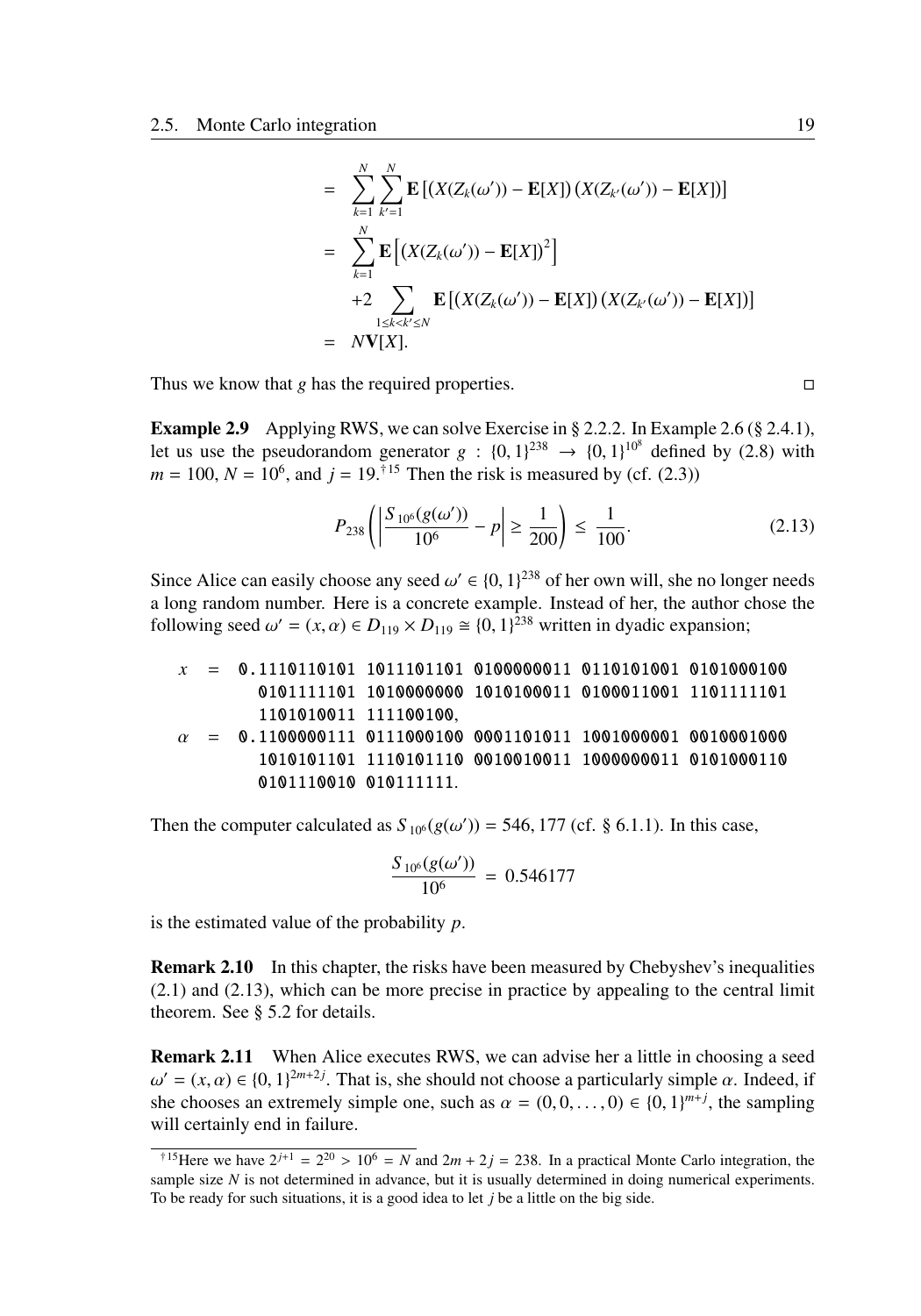**Remark 2.12** In case  $2m + 2j \gg 1$ , the problem of random number again prevents Alice even from choosing a seed  $\omega' \in \{0, 1\}^{2m+2j}$  of RWS of her own will. In such a case, she is forced to choose it by an auxiliary pseudorandom generator  $g' : \{0, 1\}^n \to$ {0, 1}<sup>2*m*+2*j*</sup>. Then we do not know whether or not the compound generator *g*◦*g*<sup>'</sup> : {0, 1}<sup>*n*</sup> →  $\{0, 1\}^{2m+2j} \to \{0, 1\}^{Nm}$  is secure against  $A_1$  of (2.7). For details see § 5.2.2.

Example 2.13 Let us apply a pairwise independent sampling such as RWS to search the minimum value of the random variable *X* which was dealt with in Example 2.2. Suppose that  $Pr(X < c) = 1/10000$  and that  $X'_1, X'_2, \ldots, X'_{40000}$  are pairwise independent copies of *X*. Then setting *S*' :=  $\sum_{k=1}^{40000} \mathbf{1}_{\{X'_{k} < c\}}$ , we have

$$
\mathbf{E}[S'] = 4, \quad \mathbf{V}[S'] = 40000\mathbf{V}[1_{\{X'_{k} < c\}}] = 40000\left(1 - \frac{1}{10000}\right)\frac{1}{10000} < 4.
$$

Therefore Chebyshev's inequality implies that

$$
Pr(S' \ge 1) \ge Pr(|S' - 4| < 4) \ge 1 - \frac{4}{4^2} = \frac{3}{4}.
$$

Thus the random variable

$$
\min_{1 \le k \le 40000} X'_k
$$

takes values less than *c* with probability at least 3/4.

## 2.6 From viewpoint of mathematical statistics

#### 2.6.1 Random sampling

We have formulated the Monte Carlo method as gambling and we have considered that the seed  $\omega' \in \{0, 1\}^n$  of a pseudorandom generator *g* is chosen by Alice of her own will. But from the viewpoint of mathematical statistics, this is not a good formulation, because sampling should be done randomly in order to guarantee the objectivity of the result. Indeed, in the case of RWS, as we mentioned in Remark 2.11, Alice can choose a bad seed on purpose, i.e., the result may depend on the player's will.

Of course, it is impossible to discuss the objectivity of sampling rigorously. We here simply assume that Heads or Tails of coin tosses do not depend on anyone's will. Then, for instance, when we choose a seed  $\omega' \in \{0, 1\}^n$ , we toss a coin *n* times, record 1 if Heads comes up and 0 if Tails does at each coin toss, define  $\omega'$  as the recorded  $\{0, 1\}$ -sequence, and finally compute  $S(g(\omega'))$ , which completes an objective sampling. As a matter of fact, Example 2.9 was performed in this way.

This method cannot be used to choose a very long  $\omega \in \{0, 1\}^L$ . The point is that the pseudorandom generator  $g: \{0, 1\}^n \to \{0, 1\}^L$  makes the input shorter so that this method may become executable.

#### 2.6.2 Test for pseudorandom generator

As is seen in [17], many statistical tests for pseudorandom generators have been done in the following manner. Let  $g: \{0, 1\}^n \to \{0, 1\}^L$  be a pseudorandom generator to test.